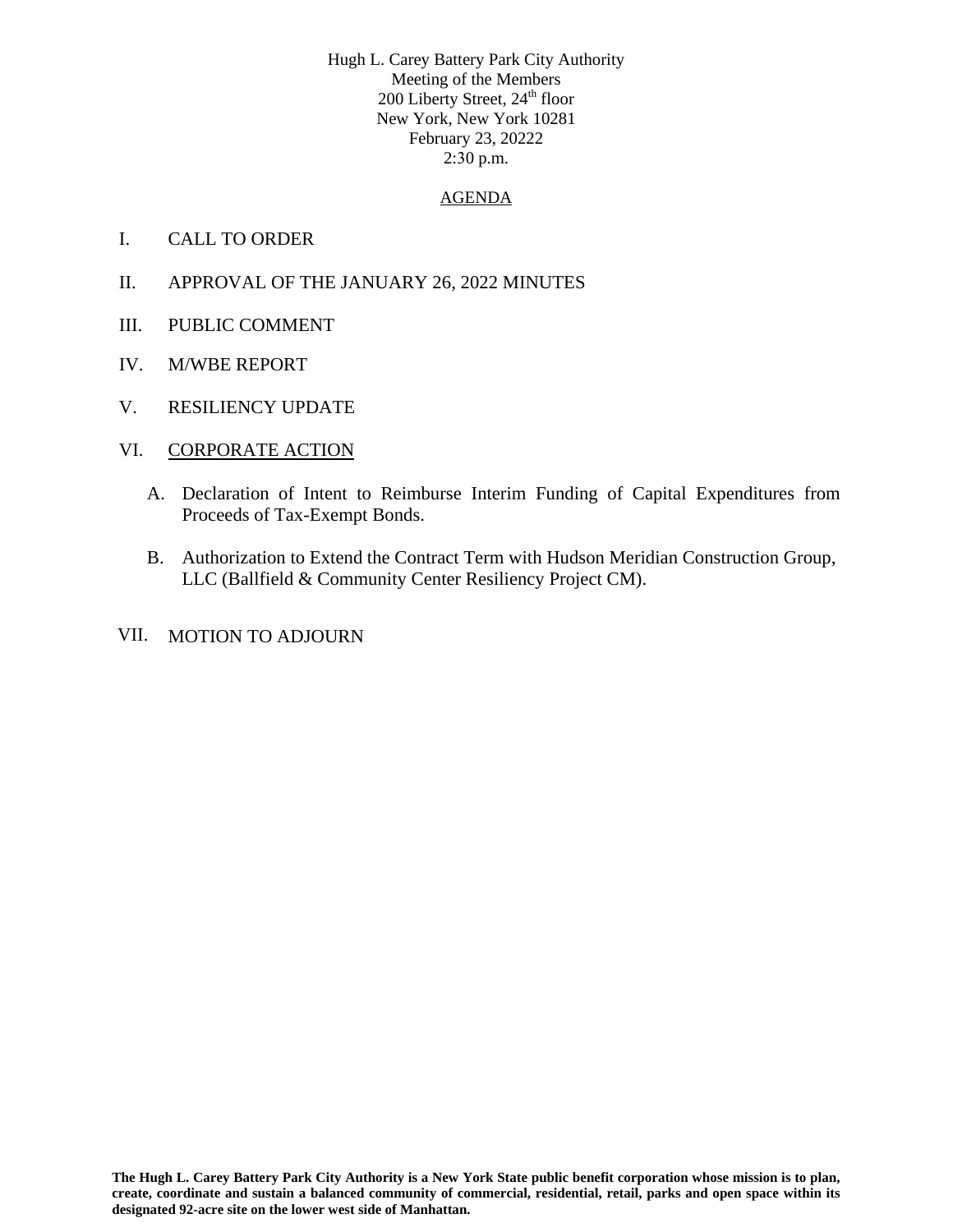## **Resolution Declaring Intent to Reimburse Interim Funding of Costs of Capital Projects From Proceeds of Tax-Exempt Bonds**

WHEREAS, the Battery Park City Authority (the "Authority") expects to utilize internal reserve funds to pay for certain expenditures associated with the Authority's capital projects that need to be paid on an interim basis prior to the next issuance of Authority bonds (the "Reimbursable Capital Projects"). Such expenditures generally include capital expenditures associated with the design and/or construction of various planned resiliency, infrastructure, and facilities projects.

The Reimbursable Capital Projects include, without limitation, the design and construction of the South Battery Park City Resiliency Project, North/West Battery Park City Resiliency Project, and the Battery Park City Authority Community Center Leak Remediation;

WHEREAS, the Authority reasonably expects to issue one or more series of tax-exempt bonds to finance on a long-term basis all or a portion of the costs of the Reimbursable Capital Projects (the "Bonds");

WHEREAS, the Authority reasonably expects the Bonds will include either the issuance of one or more series of tax-exempt bonds, or bonds of such a series, exclusive of related reserves and costs of issuance, specifically for the Reimbursable Capital Projects, among other capital projects, in the maximum principal amount of up to \$280,000,000.00 (the "Bonds");

WHEREAS, the Authority has used \$516,715.25 and reasonably expects that it will also use operating contingency reserve funds of the Authority in an amount up to \$10,000,000.00 as authorized by the Members at the November 17, 2021 Board meeting (the "Interim Funds") to pay, on an interim basis, all or a portion of the costs of the Reimbursable Capital Projects prior to the issuance of the Bonds;

NOW THEREFORE, BE IT RESOLVED by the Members of the Authority as follows:

The Authority hereby declares its intent to reimburse the Interim Funds from the proceeds of the Bonds after the Bonds have been issued. The foregoing declaration of intent is made pursuant to § 1.150-2 of the United States Department of the Treasury regulations adopted under the Internal Revenue Code of 1986, as amended (the "Code"), in order to permit such reimbursement, when made, to be treated as an expenditure of proceeds of the Bonds for arbitrage and rebate purposes under Section 148 of the Code. All costs to be reimbursed pursuant hereto will be capital expenditures of the Reimbursable Capital Projects. No tax-exempt obligations, including the Bonds, will be issued by the Authority in furtherance of this resolution after a date which is later than 18 months after the later of (1) the date the Reimbursable Capital Projects' expenditures are paid or (2) the date on which the Reimbursable Capital Projects, or the component of the Reimbursable Capital Projects with respect to which such expenditures were made, is placed in service. The foregoing notwithstanding, no tax-exempt obligations, including the Bonds, will be issued pursuant to this resolution more than three years after the date any expenditure for the Reimbursable Capital Projects which is to be reimbursed is paid.